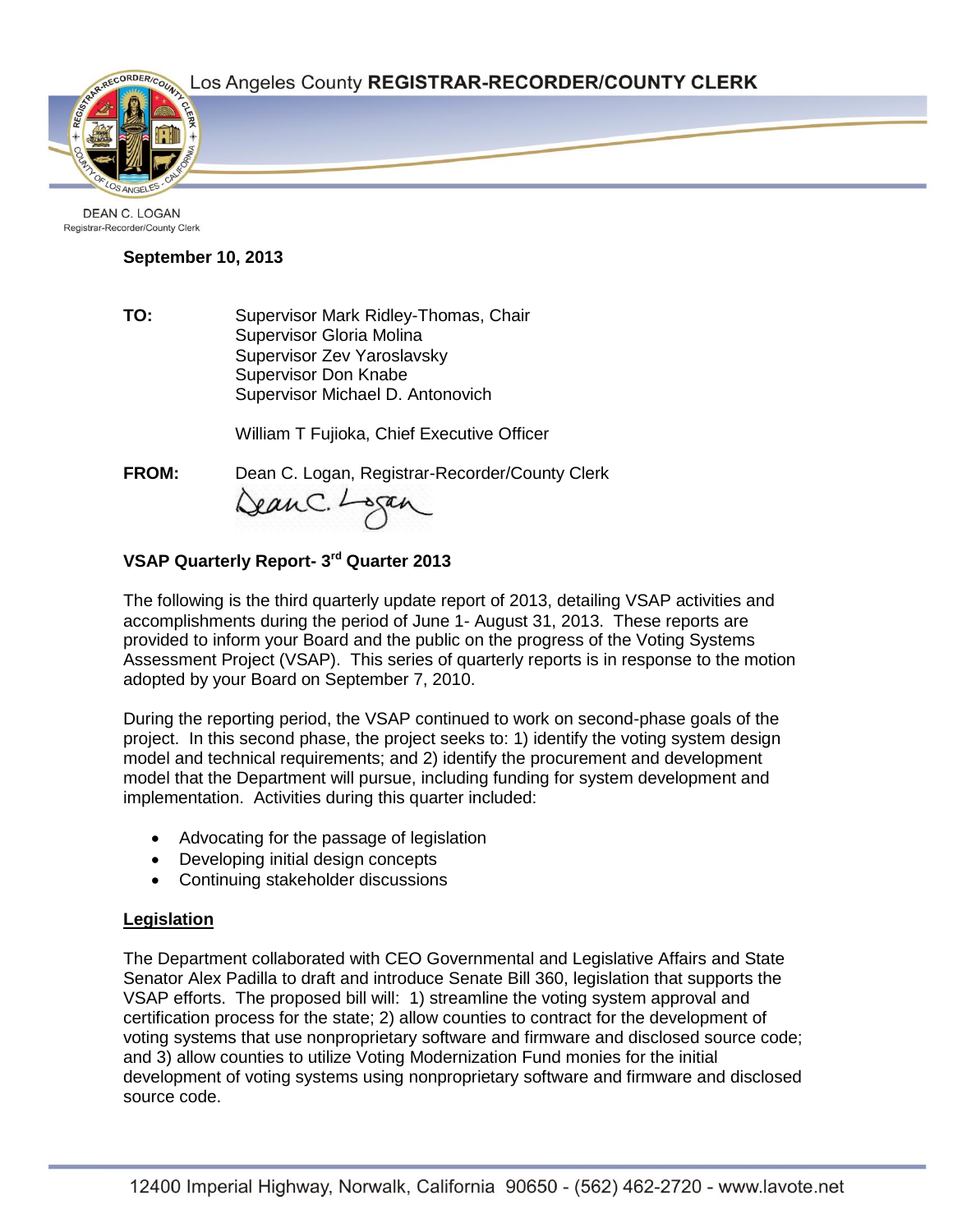Senate Bill 360 was introduced in the State Senate on February 20, 2013 and passed the Senate on May 24, 2013 and the Assembly on September 4, 2013. The bill went back to the Senate for concurrence and passed on September 6, 2013. The bill will now be sent to the Governor for his signature.

These efforts are aligned with the County's 2013-2014 State Legislative Agenda and a motion adopted by your Board on February 12, 2013.

#### **Initial Design Concepts**

The Department launched the initial design phase of the VSAP in partnership with the global design firm IDEO<sup>1</sup>. The engagement which ran from April 16- June 14, 2013 resulted in a set of three voter experience design concepts<sup>2</sup>. The concepts were designed through an iterative design process that engaged voters, pollworkers, community leaders, and other stakeholders. The process aimed at designing concepts that satisfy the Voting System General Principles<sup>3</sup> adopted in August 2011 by the VSAP Advisory Committee. The concepts represent possible design options, touching on polling place set up and layout, voter processing, and hardware components.

The three voting system design concepts were presented to the VSAP Advisory Committee, the VSAP Technical Advisory Committee, and key staff at the County Chief Executive Office and Chief Information Office. Moving forward, we seek to gather further feedback from voters, pollworkers, and other stakeholders to continue to refine the three concepts into a single solution by December 31, 2013. We will then quickly move into manufacturing low to high fidelity prototypes, drafting software and hardware specifications and iterative user testing throughout the process, with the goal of developing a high fidelity prototype that looks like and functions like the actual device.

#### **Stakeholder Discussions**

 $\overline{a}$ 

The Department continues to meet with voters, regulators, experts, and other stakeholders with the intent of keeping them informed and engaged in the process as well as gathering data and information that is of benefit to the VSAP. During this period, the Department met the VSAP Advisory Committee, the VSAP Technical Advisory Committee, the Voting Accessibility Advisory Committee and key staff from the County Chief Executive and Chief Information Offices.

- 1. Voting Accessibility Advisory Committee (VAAC)- July 23, 2013 VSAP staff met with the VAAC to provide an update on the VSAP. Members were informed that initial design concepts would be shared at the next VAAC meeting.
- 2. VSAP Technical Advisory Committee Meeting- July 30, 2013 The VSAP and IDEO Project Teams met with the VSAP Technical Advisory Committee to present the three initial design concepts and gather initial feedback from Committee

[overview&list=UUx2Y8ypc1xHxAsBrWtyxMdQ](http://www.youtube.com/watch?v=dk1jm0_1emY&feature=c4-overview&list=UUx2Y8ypc1xHxAsBrWtyxMdQ)<br>3 http://www.lovate.pot/\/oter\/SAR/BDFS\/oti

 $1$  IDEO is an award-winning global design firm that takes a human-centered, design-based approach to helping organizations in the public and private sectors innovate and grow.<http://www.ideo.com/> <sup>2</sup> [http://www.youtube.com/watch?v=dk1jm0\\_1emY&feature=c4-](http://www.youtube.com/watch?v=dk1jm0_1emY&feature=c4-overview&list=UUx2Y8ypc1xHxAsBrWtyxMdQ)

<http://www.lavote.net/Voter/VSAP/PDFS/VotingSystemPrinciples.pdf>